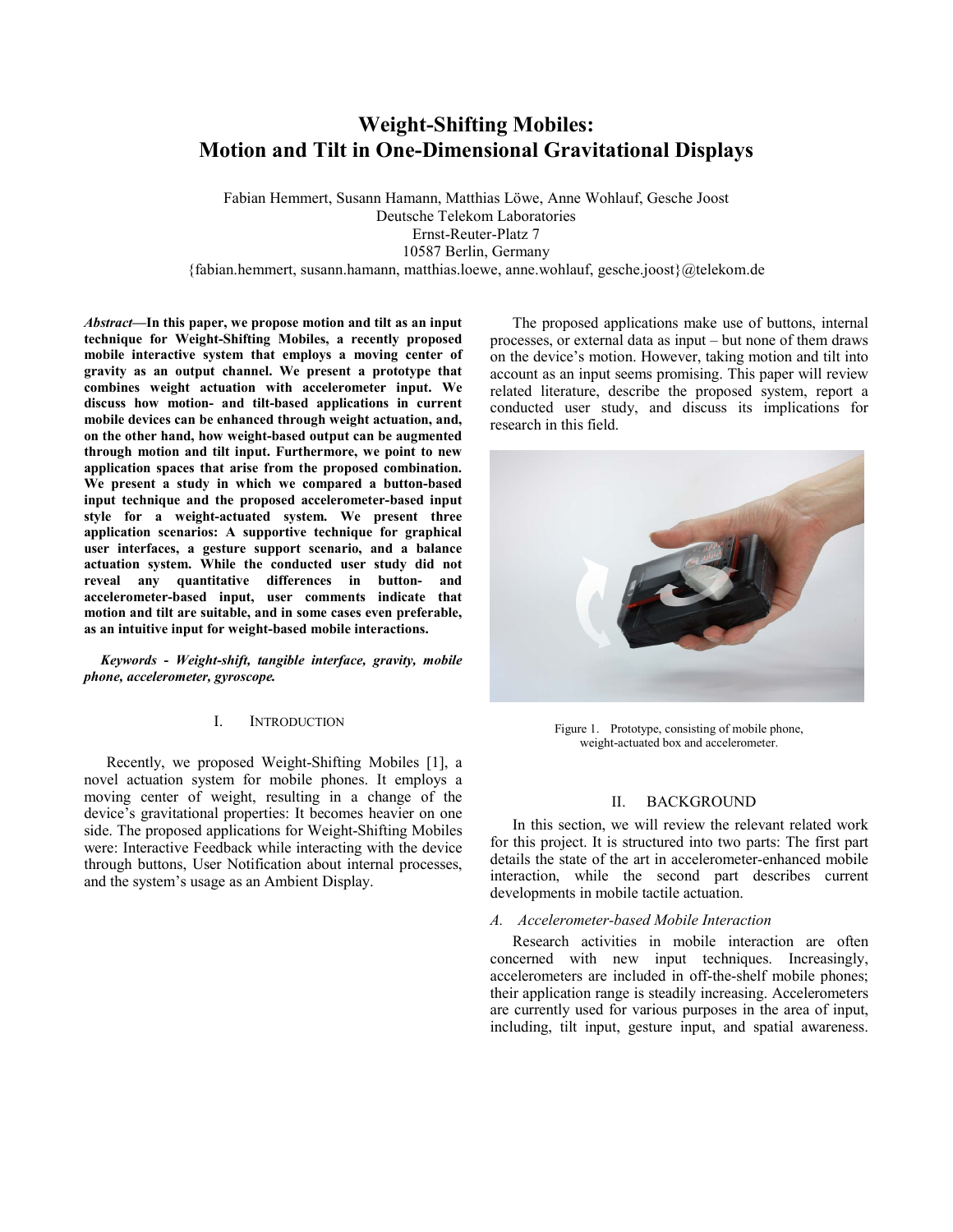### *1) Tilt Input*

Tilt is an input method popular in mobile interaction design, as it allows for *intuitive control* of the device. Applications in this area include buttonless input for games [2], musical expression [3] and content browsing [4].

# *2) Gesture Input*

Besides using motion and tilt directly as an input, gestural input – which is often based on an *abstract* or *symbolic* relation to the activity at hand – has been explored for usage in education [5], art [6] and authentification [7].

## *3) Spatial Awareness*

Besides utilizing motion and tilt as direct means of input, accelerometers and gyroscopes enable mobile phones to augment graphical user interface (GUI) operations in the *background* with spatial awareness [8]. Applications in this area include, for example, portrait/landscape switching [9], depending on the device's orientation.

Eyes-free interaction [10] is an emerging topic in mobile interaction design, and accelerometers, which draw on embodied knowledge for their execution, are a step into this direction. In this domain, where motion serves as the input, tactile actuation plays a central role as the feedback channel.

#### *B. Tactile Actuation in Mobile Devices*

Various approaches are being explored as for the physical, tactile actuation of handheld devices.

# *1) Shape-based Actuation*

Altering the device's shape is a suitable means for mobile tactile actuation, as shape is a *high-bandwidth*, *non-visual* channel of communication that can often be intuitively interpreted. Projects in this field include dynamic buttons on the phone's side [11] and actuated pixel matrices [12]. These provide often suitable notification, but are often challenging in terms of their mechanical engineering.

# *2) Temperature-based Actuation*

Another modality that may be addressed to inform the user is temperature. Research has investigated mobile temperature-based notification [13], however the human sensing capability in this field seems to be *limited in terms of perceptive accuracy* and *timely responsiveness*.

# *3) Momentum-based Actuation*

Other approaches have followed a momentum-based approach: These proposals included excitatory displays [14] and the simulation of buttons through directed momentum [15]. These explorations are promising, as they provide *subtle information* to the user, however their *noticability is timely limited*: For continuous information display, the actuation has to be repeated.

This project seeks to investigate the recently proposed concept of *Weight-Shifting Mobiles* [1] in more depth: It is hypothesized that its combination with a motion- and tiltcapable input increases the spectrum of possible applications and adds both to the application range of accelerometerbased and weight-shift-based interactions.

#### III. PROTOTYPE

Our prototype consists of a mobile phone, mounted on a 'weight-actuated' box containing a servo-motor, tied to a lead weight (Fig. 1). The apparatus also holds an accelerometer. The motor is connected to an Arduino [16] board, which communicates with a nearby PC. The PC is connected to the mobile phone through a Bluetooth® connection. The box, including the accelerometer and mounting material, measuring 130x60x45mm, weighs 70g; the motor, including the additional weight, weighs 63g; the phone weighs 70g.

Three applications were developed to explore suitable fields of usage for this setup. We present them in the following.

# *A. GUI Support*

One possible application context for motion- and tiltsensitive weight-shift based interactions is the senso-motoric support of graphical user interfaces (GUIs). GUIs draw often on visual representations of physical entities, and weightshift can augment these with additional realism. *Content Spatiality* plays a vital role in many GUIs; weight-shift in combination with motion- and tilt-sensitivity appears to be a promising means of input for systems that are concerned with the navigation of spatially laid out content.



Figure 2. GUI support: Tilt-controlled, weight-augmented browsing of sequential content.

We implemented a 'photo-viewer' application (Fig. 2), in which a strip of photos is navigated by tilting the device. Depending on how many photos are left on one 'side' of the display, the device's center of weight moves correspondingly far to that side.

#### *B. Gesture Support*

Gesture-based interfaces are currently emerging in mobile HCI. In such interactions, in which the device is moved to perform a gesture, *feedback* is often a critical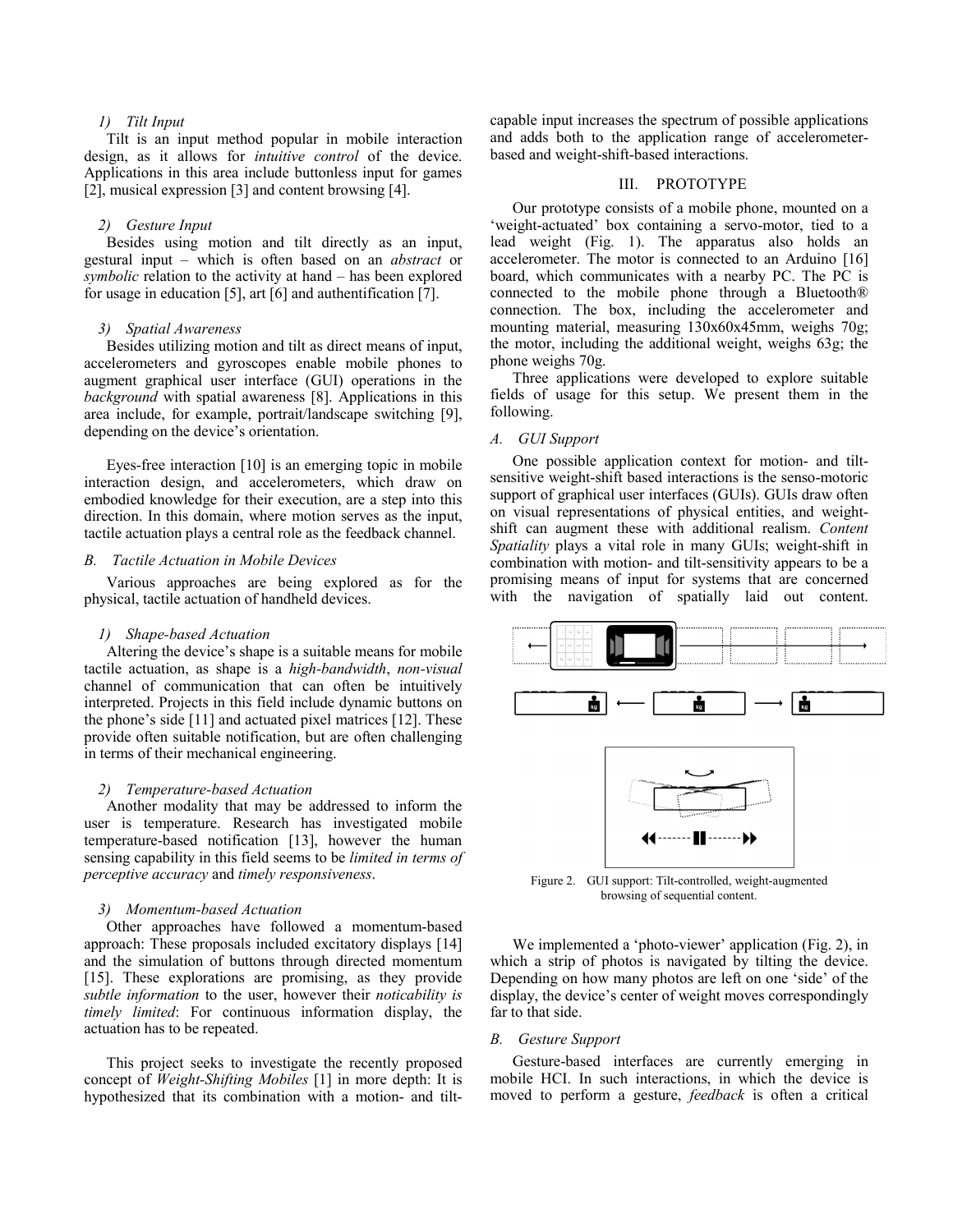component. Relying on visual or acoustic feedback is often worthwhile, however not always appropriate, as for its attentive needs, and social acceptability. The tactile channel provides a more subtle possibility for feedback – and weightshift might offer an intuitive and broad spectrum of tactile signals for the user. We present a simple gesture-based interface (Fig. 3), augmented through a weight-shift based feedback channel: In a messaging application, the user can send an e-mail message of 5MB size.



Figure 3. Gesture support: Weight-augmented e-mail upload; triggered through a 'throw' gesture.

The user sends the message by performing a 'throwing' gesture. As soon as the device recognizes the gesture, it quickly moves its center of weight to its bottom (where it indicates a '0%' progress of sending the message), and then progressively towards its top (indicating that the message has been sent entirely).

## *C. Balance Actuation*

Besides the augmentation of otherwise GUI- or gesturebased interactions, weight-shift actuation in combination with an accelerometer can lead to an application space of its own. For instance, it can be used to change the 'balancing behavior' of a device. As the center of weight is often a critical element for balancing the device while held in hand, (especially when its keys are placed far towards its bottom), investigating *active balancing* appears worthwhile.



Figure 4. Balance actuation: The device's actuated weight counter-balances tilting of the device.

We implemented a system that, as soon as the device tilts into one direction, moves its center of weight into the opposing direction, resulting in a counterbalancing act, for instance when the device might otherwise fall out of the user's hand (Fig. 4).

## IV. USER STUDY

We conducted a user study that consists of two parts: Firstly, we assessed the differences between button-based and accelerometer-based input for weight-shift actuated systems in a small quantitative study. Secondly, we conducted a qualitative inquiry in which we presented the aforementioned applications to users and assessed their experiences with them in a later, semi-structured interview.

### *A. Users and Task*

12 users (6f, 6m, Ø 27.1 yrs.) participated in the study. All users were introduced to the system and allowed to experiment with it in an initial training phase.

Each user took part in 18 trials. In the experiment, in each trial, users were asked to move the weight on the device's inside to a certain target position. They were able to do so through one of two methods: either by tilting the device, or by pressing the device's up/down buttons. The input methods were switched after 9 trials; half of the participants started with button-based input, the other half with accelerometer-based input. Time and error were the measured values. After the training phase, users were introduced to the 9 target positions that were used in the experiment; these were equally distributed from the device's bottom to its top.

After the quantitative part, users were introduced to the three applications described above. They were encouraged to freely explore the proposed interactions and were then interviewed about their experiences while interacting.

#### *B. Results*

Using buttons, users were able to place the weight into the desired position in a mean time of  $10.6s$  (SD = 9.7s), with a mean error of  $24.1$ mm (SD =  $31.8$ mm). Using the accelerometer, users were able to position the device's center of weight in a mean time of  $11.5s$  (SD = 9.51s), with a mean error of 18.9mm (SD =  $20.7$ mm).

A MANOVA revealed no significant main effect of Input Method on Time and Error (Pillai's Trace = .026,  $F_{2.9}$  = .120,  $p = .888$ ).

#### *C. User Statements*

As for the different applications we presented to the users, they reported the following:

Regarding the *GUI Support* application, users stated that the, moving the weight together with the photo strip, the 'device responds as expected', it would be 'more fun', and that they would know 'intuitively about the list position'. On the other hand, users criticized that the weight feedback would not be 'necessary for this visual application'.

With regard the *Gesture Support* application, users appreciated the 'combination of the gesture input and weight feedback', especially with regard to the 'non-visual character of the feedback'. Some users, however, preferred the 'visual feedback for its accuracy' and disliked the gesture because it may be 'triggered unintentionally'.

As for the *Balance Actuation* application, some users criticized that the feeling of a counterbalancing device was 'strangely alive' and even 'useless'. Others, however, liked the functionality, describing the interaction as 'well fitting the hand', 'grasping back', and 'comfortable for typing text messages or taking a self-portrait'.

# V. DISCUSSION

The results of the presented study indicate that accelerometer-based input is suitable for weight-shiftactuated mobile interactions. While our quantitative evaluation revealed no significant differences in terms of